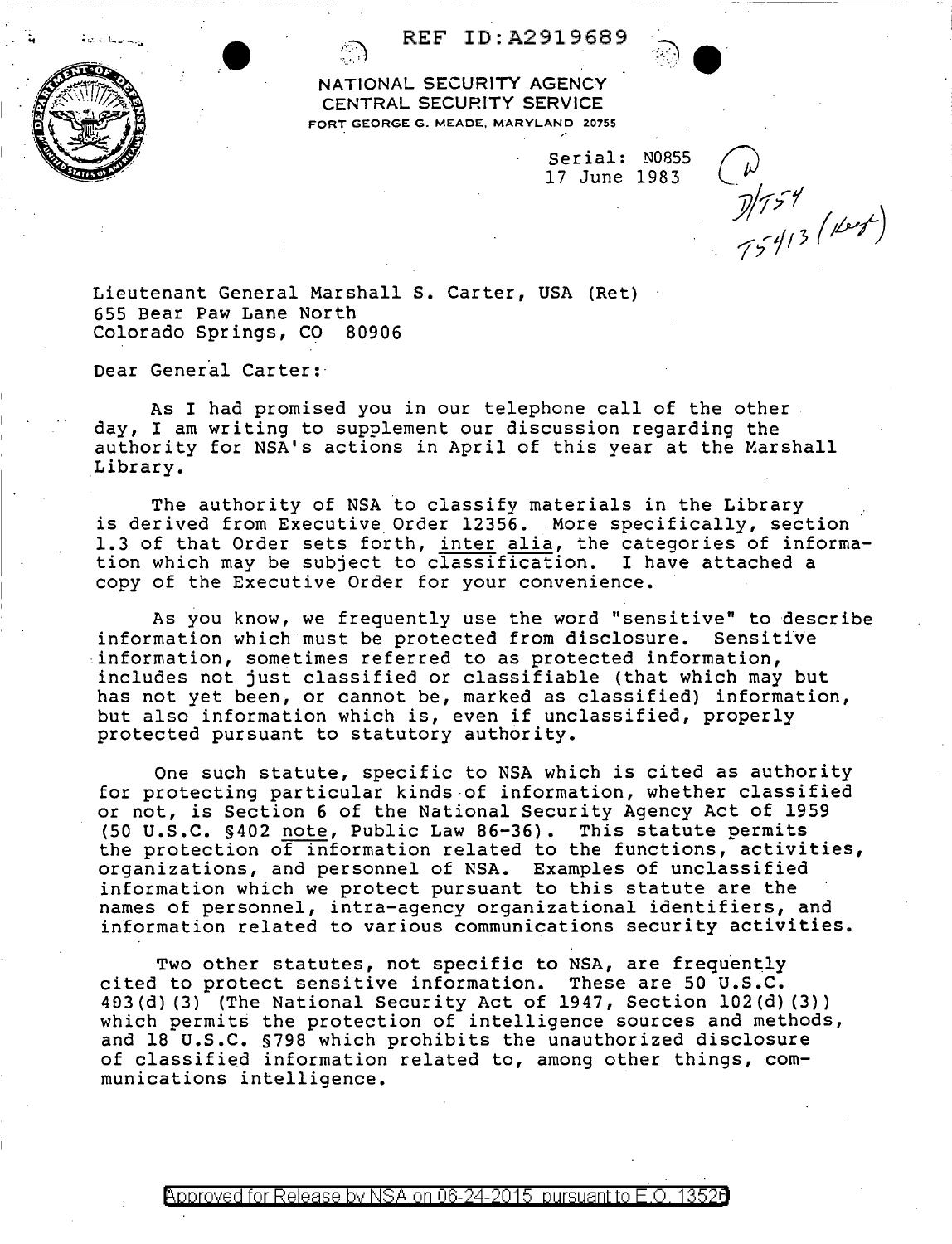

## Serial: N0855

I have also enclosed for your use copies of each of the statutes I have cited.

Sincerely,

2

Soliet (Get)

Director, NSA/Chief, CSS

4 Encls: a/s

1

Copy Furnished: Mr. Hadsel, Marshall Library